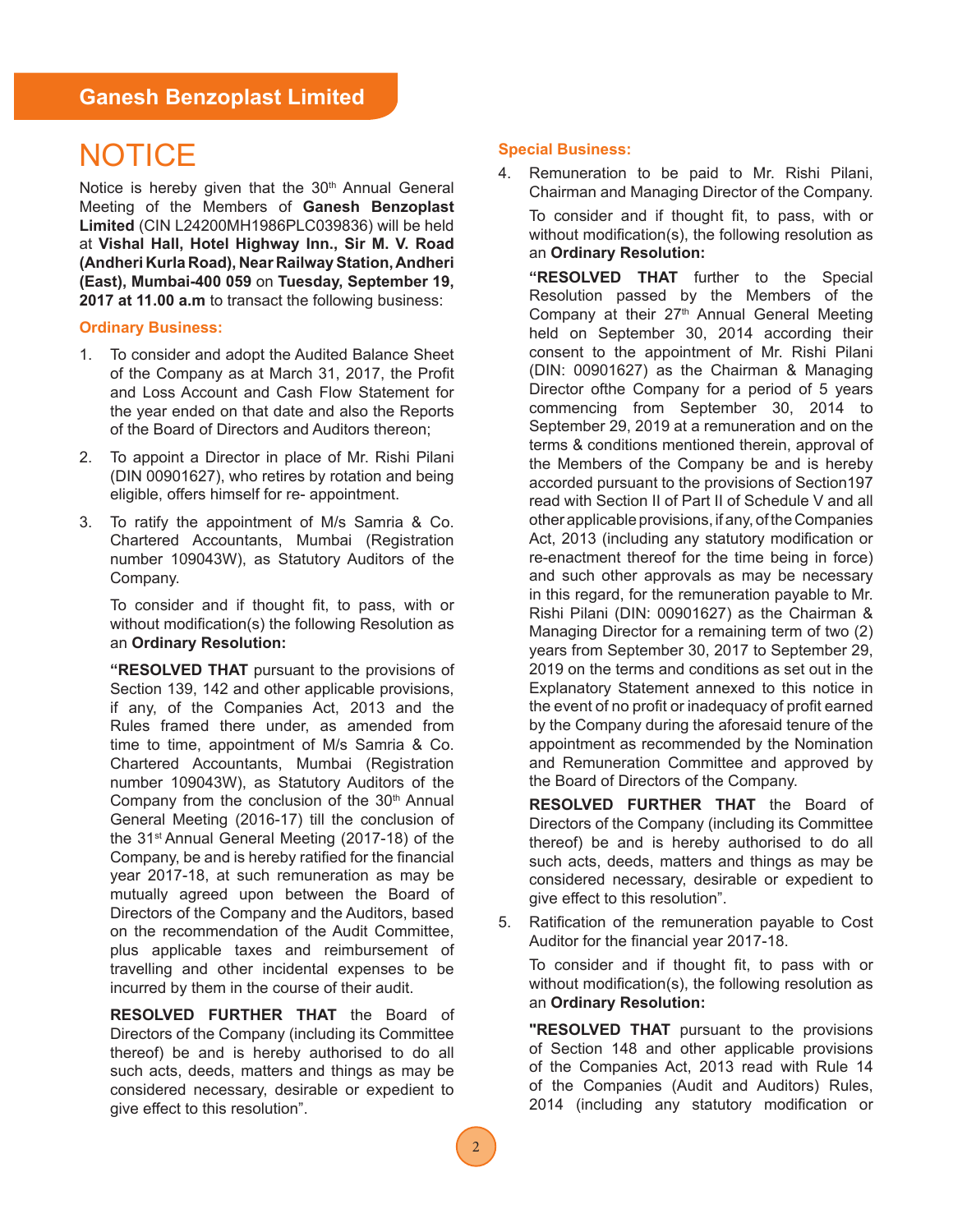re-enactment(s) thereof for the time being in force), the remuneration of  $\bar{\tau}$  1.50 Lacs (plus applicable taxes & reimbursement of out-of-pocket expenses) payable to M/s. S K Agarwal & Associates, Cost Accountants for conducting the audit of the cost accounting records of the Company for the financial year 2017-18, be and is hereby ratified and confirmed.

**RESOLVED FURTHER THAT** the Board of Directors of the Company (including its Committee thereof) be and is hereby authorised to do all such acts, deeds, matters and things as may be considered necessary, desirable or expedient to give effect to this resolution".

### **BY ORDER OF THE BOARD OF DIRECTORS**

**Ekta Dhanda July 27, 2017 Company Secretary**

#### **Registered Office:**

Dina Building, First Floor, 53, Maharshi Karve Road, Marine Lines (E), Mumbai - 400 002.

# **CIN:** L24200MH1986PLC039836

### **Website: www.gblinfra.com**

#### **Notes:**

- 1. An Explanatory Statement pursuant to Section 102 of the Companies Act, 2013, relating to business under Item No. 4 to 5 set above in this Notice to be transacted at the AGM is annexed hereto.
- 2. **A MEMBER ENTITLED TO ATTEND AND VOTE AT THE MEETING IS ENTITLED TO APPOINT PROXY/PROXIES TO ATTEND AND VOTE INSTEAD OF HIMSELF/HERSELF. SUCH A PROXY/ PROXIES NEED NOT BE A MEMBER OF THE COMPANY.** THE INSTRUMENT OF PROXY IN ORDER TO BE EFFECTIVE, SHOULD BE DEPOSITED AT THE REGISTERED OFFICE OF THE COMPANY, DULY COMPLETED AND SIGNED, NOT LESS THAN 48 HOURS BEFORE THE COMMENCEMENT OF THE MEETING.

 A PERSON CAN ACT AS PROXY ON BEHALF OF MEMBERS NOT EXCEEDING FIFTY (50) AND HOLDING IN THE AGGREGATE NOT MORE THAN TEN (10) PERCENT OF THE TOTAL SHARE CAPITAL OF THE COMPANY. IN CASE A PROXY IS PROPOSED TO BE APPOINTED BY A MEMBER HOLDING MORE THAN TEN (10) PERCENT OF THE TOTAL SHARE CAPITAL OF THE COMPANY CARRYING VOTING RIGHTS,

THEN SUCH PROXY SHALL NOT ACT AS A PROXY FOR ANY OTHER PERSON OR SHAREHOLDER.

- 3. Only registered Members of the Company or any proxy appointed by such registered Member may attend and vote at the Meeting as provided under the provisions of the Companies Act, 2013. In case any shareholder has voted electronically, then he/ she can participate in the Meeting but not vote.
- 4. Corporate members intending to send their authorized representatives to attend the Meeting are requested to send to the Company a certified copy of the Board Resolution authorizing their representative to attend and vote on their behalf at the Meeting.
- 5. Members/ Proxies/ Authorized Representatives are requested to bring the attendance slip at the Annual General Meeting. Members who hold shares in dematerialized form are requested to write their Client ID and DP ID and those who hold shares in physical form are requested to write their folio number in the attendance slip. Duplicate attendance Slip and/ or copies of the Annual report shall not be issued/available at the venue of the meeting.
- 6. The Register of Members and Share Transfer Books of the Company will be closed from **Wednesday, September 13, 2017 to Tuesday, September 19, 2017 (both days inclusive).**
- 7. Members holding shares in physical form are requested to consider converting their holdings to dematerialized form in their own interest and convenience purpose.
- 8. As per the provisions of Section 72 of the Companies Act, 2013 read with Rule 19(1) of the Companies (Share Capital and Debentures) Rules, 2014, Members are advised to make nomination in respect of their shareholding in the Company. Members holding shares in physical form should file their nomination with M/s Bigshare Services Private Limited, Company's Registrar and Share Transfer Agents, whilst those Members holding shares in dematerialized mode should file their nomination with their Depository Participant(s).
- 9. Members holding shares in physical form are requested to promptly notify in writing any changes in their address/bank account details /e-mail address/mandates/nominations/ power of attorney/ contact numbers etc., to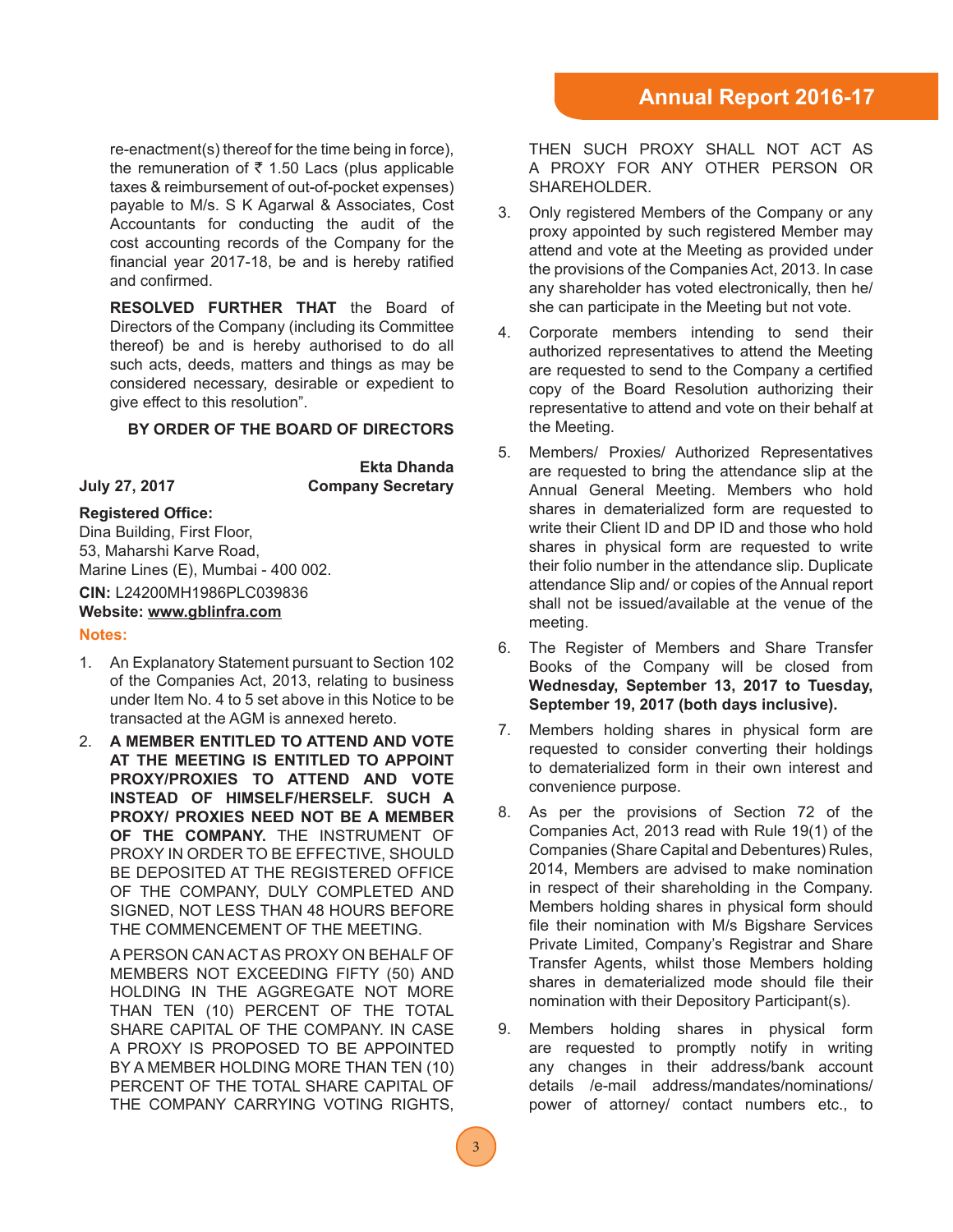**M/s. Bigshare Services Pvt. Ltd., 1st Floor, Bharat Tin Works Building, Opp. Vasant Oasis Makwana Road Marol, Andheri East Mumbai 400059 Tel: 022 62638200 Fax : 022 62638299, E-mail: info@bigshareonline.com.**

- 10. Members holding shares in electronic form are requested to intimate immediately any changes pertaining to their address/bank account details/ e-mail address/mandates, nominations/power of attorney/contact numbers etc., if any, directly to their Depository Participant(s) with whom they maintain their demat accounts.
- 11. Brief profile and other relevant information about Directors seeking appointment / re-appointment, in accordance with Regulation 36 of the SEBI (Listing Obligations and Disclosure Requirements) Regulations, 2015, are attached to this Notice forming part of the Annual Report.
- 12. The Securities and Exchange Board of India (SEBI) has mandated the submission of Permanent Account Number (PAN) by every participant in securities market. Members holding shares in electronic form are, therefore, requested to submit the PAN to their Depository Participants with whom they are maintaining their demat accounts. Members holding shares in physical form can submit their PAN details to the Company or the Company's RTA.
- 13. SEBI has also mandated that for registration of transfer of securities, the transferee(s) as well as transferor(s) shall furnish a copy of their PAN card to the Company for registration of transfer of securities.
- 14. Pursuant to Section 108 of the Companies Act, 2013 read with Rule 20 of the Companies (Management and Administration) Rules 2014 and amended by the Companies (Managementand Administration) Amendment Rules, 2015 and Regulation 44 of the SEBI (Listing Obligationsand Disclosure Requirements) Regulations, 2015, the Company is pleased to offer voting by electronic means to the members to cast their votes electronically on all resolutions set forth in this notice. The detailed instructions for remote e-voting are appended hereto.
- 15. Electronic copy of the Annual Report for 2016-17 along with the Notice of the 30<sup>th</sup> Annual General Meeting of the Company interalia indicating the process and manner of remote e-voting along with Attendance Slip/Proxy Form is being sent to all the members whose email IDs are registered with

the Company/RTA/Depository Participant(s) for communication purposes.

- 16. For members who have not registered their email address, physical copies of the Annual Report along with Notice of the 30<sup>th</sup> Annual General Meeting of the Company *inter alia* indicating the process and manner of remote e-voting along with Attendance Slip/Proxy Form is being sent in the permitted mode.Further, Shareholders who have registered their e-mail addresses and wish to avail physical copies of the Notice/ Annual Report will be provided the same upon request.
- 17. To support the "Green Initiative" and for receiving all communication including Annual Report, Notices, Circulars, etc. from the Company electronically, Company requests those members who have not yet registered their e-mail address, to register the same along with the contact numbers directly with their DP, in case shares are held in electronic form or with the Company by sending details to gbljbn@yahoo.com or with M/s. Bigshare Services Pvt. Ltd. at info@bigshareonline.com.
- 18. Members may also note that the Notice of the 30<sup>th</sup> Annual General Meeting and the Annual Report for 2016-17 will also be available on the Company's website www.gblinfra.com for their download.
- 19. All documents referred to in the accompanying Notice and the Explanatory Statement shall be open for inspection at the Registered Office of the Company during normal business hours on all working days, up to and including the date of the AGM.

### 20. **E-voting facility**

 i. In compliance with provisions of Section 108 of the Companies Act, 2013 read with Rule 20 of the Companies (Management and Administration) Rules, 2014 as amended by the Companies (Management and Administration) Amendment Rules, 2015 and Regulation 44 of the Listing Regulations, the Company is pleased to provide to the members, the facility of voting by electronic means in respect of business to be transacted at the Meeting which includes the facility of casting the votes by the Members using an electronic voting system from a place other than venue of the Meeting ("remote e-voting") and the same will be provided by **Central Depository Services (India) Limited (CDSL)**.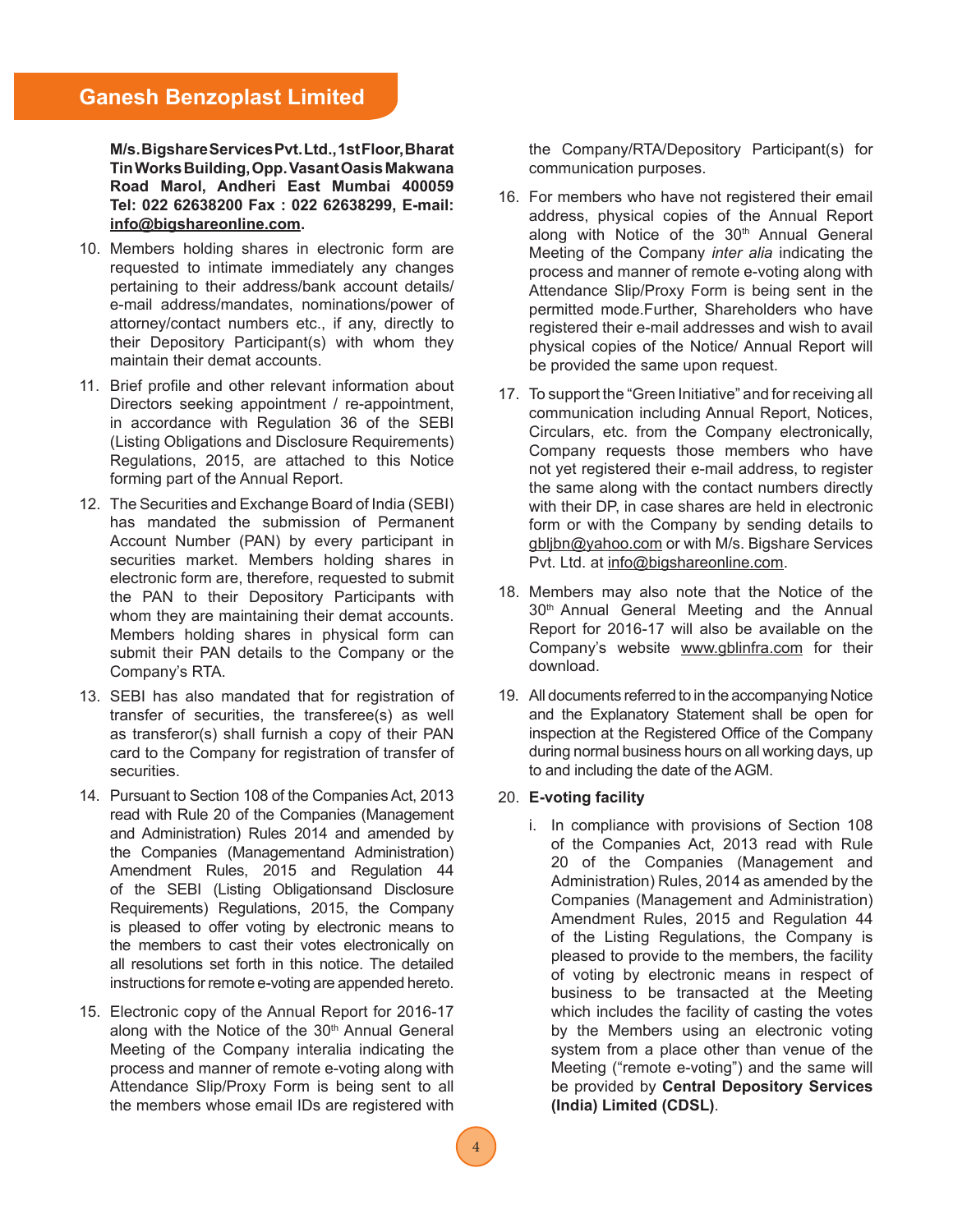## **Annual Report 2016-17**

- ii. The facility of voting through ballot or polling paper shall also be made available for the members at the Meeting who have not been able to vote electronically and who are attending the Meeting.
- iii. The members who have cast their vote electronically would be entitled to attend the Meeting but would not be permitted to cast their vote again at the Meeting. The facility to vote by electronic voting system will not be provided at the Meeting.
- iv. The remote e-voting period commences on **Saturday, September 16, 2017 (10.00 a.m. IST) and ends on Monday, September 18, 2017 (5.00 p.m. IST)**. During this period, Members of the Company, holding shares either in physical form or in dematerialized form, as on the close of working hours on **Tuesday, September 12, 2017 ('Cut-off date')** may cast their vote electronically. The remote e-voting module shall be disabled by CDSL for voting on **Monday, September 18, 2017after 5.00 p.m. IST.** Once the vote on a resolution is cast by the Member, he/she shall not be allowed to change it subsequently.
- **1. The instructions for members for voting**  electronically are as under:
	- i) The Shareholders Should Log on to the e-voting website www.evotingindia.com
	- ii) Click on Shareholders
	- iii) Now Enter your User ID
		- a) For CDSL: 16 digits beneficiary ID,
		- b) For NSDL: 8 Character DP ID followed by 8 digits Client ID,
		- c) Members holding shares in Physical Form should enter Folio Number registered with the Company.
		- d) Next enter the Image Verification as displayed and Click on Login.
		- e) If you are holding shares in demat form and had logged on to www.evotingindia.com and voted on an earlier voting of any Company, then your existing password is to be used.

 $\mathbf f$  If you are a first time user follow the steps given below:

### **For Members holding shares in Demat Form and Physical Form**

| ווווט ו וושטופעוו ו                                                              |                                                                                                                                                                                                                                                                                           |
|----------------------------------------------------------------------------------|-------------------------------------------------------------------------------------------------------------------------------------------------------------------------------------------------------------------------------------------------------------------------------------------|
| <b>PAN</b>                                                                       | Enter your 10 digit alpha-numeric PAN<br>by Income Tax<br>issued<br>Department<br>(Applicable for both demat shareholders as<br>well as physical shareholders)                                                                                                                            |
|                                                                                  | Members who have not updated their<br>PAN with the Company/Depository<br>Participant are requested to use the<br>first two letters of their name and the<br>8 digits of the sequence number (refer<br>serial no. printed on the name and<br>address sticker/mail) in the PAN field.       |
|                                                                                  | In case the sequence number is less<br>than 8 digits enter the applicable<br>number of 0's before the number after<br>the first two characters of the name<br>in CAPITAL letters. E.g. If your name<br>is Ramesh Kumar with serial number<br>1 then enter RA00000001 in the PAN<br>field. |
| <b>Dividend</b><br><b>Bank</b><br><b>Details</b><br>OR Date<br>of Birth<br>(DOB) | Enter the Dividend Bank Details or Date of<br>Birth (in dd/mm/yyyy format) as recorded<br>in your demat account or in the Company<br>records in order to login.                                                                                                                           |
|                                                                                  | If both the details are not recorded with<br>$\bullet$<br>the depository or Company please<br>enter the member id / folio number in<br>the Dividend Bank details/DOB field as<br>mentioned in instruction (c).                                                                            |
|                                                                                  | After<br>entering<br>these<br>details<br>g)<br>appropriately, click on "SUBMIT" tab.                                                                                                                                                                                                      |
|                                                                                  | h)<br>Members holding shares in physical<br>form will then reach directly the                                                                                                                                                                                                             |

- form will then reach directly the Company selection screen. However, members holding shares in demat form will now reach 'Password Creation' menu wherein they are required to mandatorily enter their login password in the new password field.
- i) Kindly note that this password is to be also used by the demat holders for voting for resolutions of any other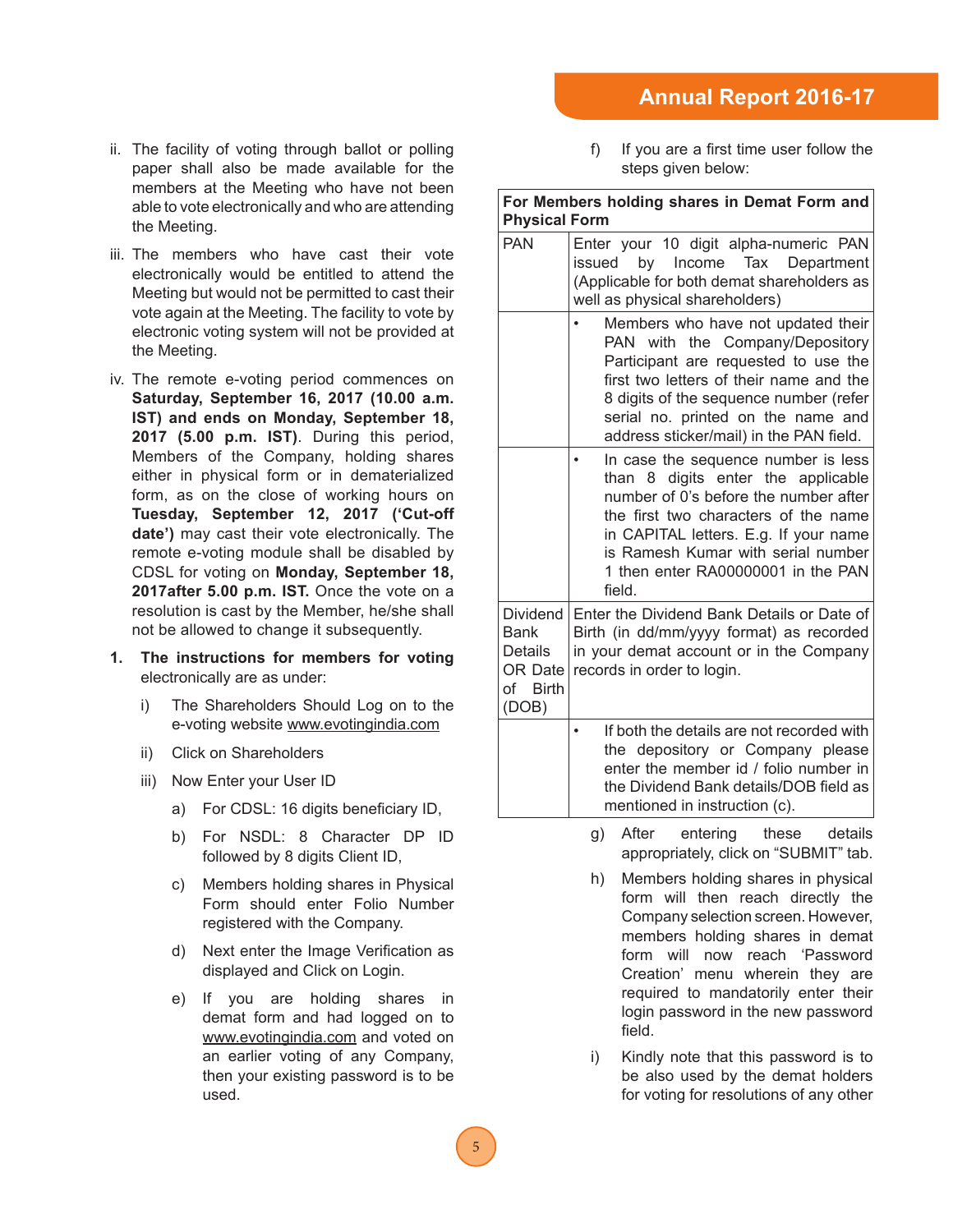Company on which they are eligible to vote, provided that Company opts for e-voting through CDSL platform. It is strongly recommended not to share your password with any other person and take utmost care to keep your password confidential.

- j) For Members holding shares in physical form, the details can be used only for e-voting on the resolutions contained in this Notice.
- k) Click on the EVSN for the relevant <Company Name> on which you choose to vote.
- l) On the voting page, you will see "RESOLUTION DESCRIPTION" and against the same the option "YES/ NO" for voting. Select the option YES or NO as desired. The option YES implies that you assent to the Resolution and option NO implies that you dissent to the Resolution.
- m) Click on the "RESOLUTIONS FILE LINK" if you wish to view the entire Resolution details.
- n) After selecting the resolution you have decided to vote on, click on "SUBMIT". A confirmation box will be displayed. If you wish to confirm your vote, click on "OK", else to change your vote, click on "CANCEL" and accordingly modify your vote.
- o) Once you "CONFIRM" your vote on the resolution, you will not be allowed to modify your vote.
- p) You can also take out print of the voting done by you by clicking on "Click here to print" option on the Voting page.
- q) If Demat account holder has forgotten the changed password then Enter the User ID and the image verification code and click on Forgot Password & enter the details as prompted by the system.
- r) **Shareholders can also cast their vote using CDSL's mobile app m-Voting available for android**

**based mobiles. The m-Voting app can be downloaded from Google Play Store, Apple and Windows phone. Please follow the instructions as prompted by the mobile app while voting on your mobile.**

- s) **Note for Non Individual Shareholders and Custodians**
	- Non-Individual shareholders (i.e. other than Individuals, HUF, NRI etc.) and Custodian are required to log on to www.evotingindia.com and register themselves as Corporates.
	- A scanned copy of the Registration Form bearing the stamp and sign of the entity should be emailed to helpdesk.evoting@cdslindia.com.
	- After receiving the login details a Compliance User should be created using the admin login and password. The Compliance User would be able to link the account(s) for which they wish to vote on.
	- The list of accounts linked in the login should be mailed to helpdesk.evoting@cdslindia.com and on approval of the accounts they would be able to cast their vote.
	- A scanned copy of the Board Resolution and Power of Attorney (POA) which they have issued in favour of the Custodian, if any, should be uploaded in PDF format in the system for the scrutinizer to verify the same.
- t) In case you have any queries or issues regarding e-voting, you may refer the Frequently Asked Questions ("FAQs") and e-voting manual available at www.evotingindia.com, under help section or write an email to helpdesk.evoting@cdslindia.com.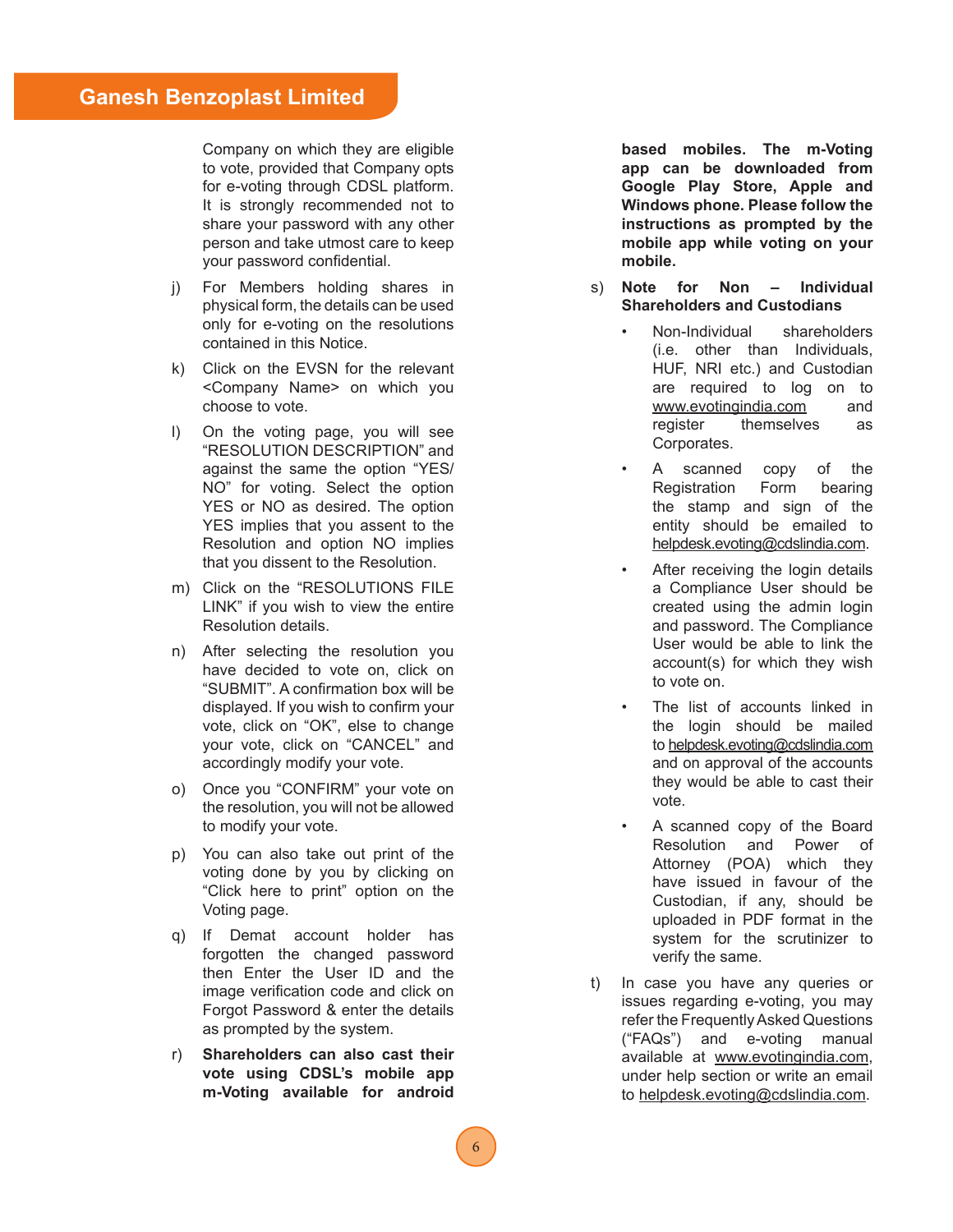### **2. In case of members receiving the physical copy:**

 a) Please follow all steps from sl. no. (a) to serial no. (s) above to cast vote.

### **3. Other Instructions:**

- a) The voting rights of Members shall be in proportion to their shares of the paid up equity share capital of the Company as on Cut-off Date. Since the Company is required to provide members the facility to cast their vote by electronic means, shareholders of the Company, holding shares either in physical form or in dematerialized form, as on the closing working hours of Cut-off Date and not casting their vote electronically, may cast their vote at the Meeting.
- b) CS Vijay Kumar Mishra (Membership No.5023), Partner of VKM & Associates, Practicing Company Secretary who has consented to act as the scrutinizer, has been appointed as the scrutinizer to scrutinize the remote e-voting process/ ballot/poll in a fair and transparent manner.
- c) The Chairman shall, at the Meeting, at the end of discussion on the resolutions on which voting is to be held, allow voting with the assistance of scrutinizer, by use of ballot or polling paper for all those Members who are present at the Meeting but have not cast their votes by availing the remote e-voting facility.
- d) The Scrutinizer shall after the conclusion of voting at the general meeting, first count the votes cast at the meeting and thereafter unblock the votes cast through remote e-voting in the presence of at least two witnesses not in the employment of the Company and shall make, not later than three days of the conclusion of the AGM, a consolidated Scrutinizer's Report of the total votes cast in favor or against, if any, to the Chairman or a person authorized by him in writing, who shall countersign the same and declare the result of the voting forthwith.
- e) The results declared along with the Scrutinizer's Report shall be placed on the Company's website www.gblinfra.com

and on the website of CDSL www.evotingindia.com immediately after the declaration of result by the Chairman or a person authorized by him in writing. The results shall also be immediately forwarded to the Bombay Stock Exchange at which the shares of the Company are listed.

### **EXPLANATORY STATEMENT AS REQUIRED UNDER SECTION 102(1) OF THE COMPANIES ACT, 2013 ANNEXED TO AND FORMING PART OF THE NOTICE**

### **ITEM NO. 4**

Mr. Rishi Pilani (DIN 00901627) was re-appointed as the Chairman & Managing Directors of the Company for a period of 5 years commencing from September 30, 2014 to September 29, 2019 by the Board of Directors. The appointment and the remuneration of Mr Rishi Pilani was duly approved by the Members by the Special Resolution at the 27<sup>th</sup> Annual General Meeting of the Company held on September 30, 2014. The profits earned by the Company during the earlier financial years were inadequate for the purpose of managerial remuneration in terms of Section 197 of the Companies Act, 2013. In view of the above, the payment of the managerial remuneration for the said years was falling within the purview of Section II of Part II of Schedule V of the Companies Act, 2013 and the special resolution for remuneration was upto 3 years of appointment.

Due to the past losses and various obligations under BIFR sanctioned scheme, the profits to be earned by the Company during the financial years may become inadequate for the purpose of managerial remuneration in terms of Section 197 of the Companies Act, 2013. The Company has been making necessary efforts to improve its profitability by pursuing and implementing strategies.In view of the above, the payment of the managerial remuneration for the remaining period of appointment may fall within the purview of Section II of Part II of Schedule V of the Companies Act, 2013 which lays down the following limits for payment of managerial remuneration:

| ∣Where the                                          | <b>Maximum Yearly Permissible</b><br>effective capital is Limit of Managerial<br><b>Remuneration Per Person</b> |
|-----------------------------------------------------|-----------------------------------------------------------------------------------------------------------------|
| 100 crores and<br>above but less than<br>250 crores | 1120 Lacs                                                                                                       |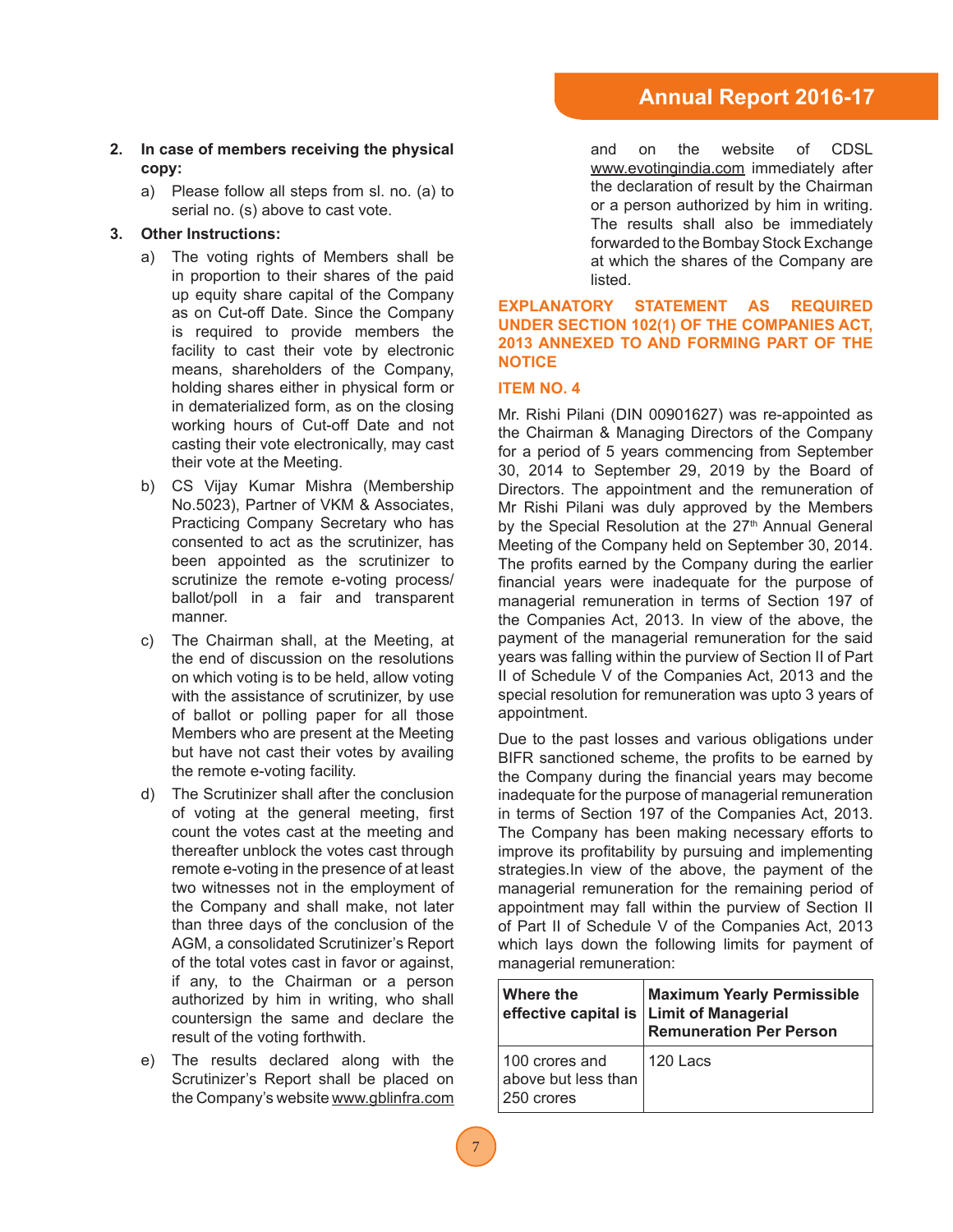## **Ganesh Benzoplast Limited**

The maximum remuneration payable under Section II of Part II of Schedule V of the Companies Act, 2013 based on effective capital of the Company as on March 31, 2017 is given below:

| Effective Capital as on<br>31 <sup>st</sup> March, 2017 | 1434.87 Millions |
|---------------------------------------------------------|------------------|
| Maximum Managerial<br>Remuneration (a)                  | 120 Lacs         |

Accordingly, the Board of Directors at its Meeting held on July 27, 2017 felt it prudent to approach the Members of the Company seeking their approval by way of an Ordinary resolution for the remuneration payable to the aforesaid managerial personnel for a period of remaining term of two (2) years i.e. from September 30, 2017 to September 29, 2019 in the event of no

profit or inadequacy of profits earned by the Company during the aforesaid financial years. The details of remuneration of the aforesaid Managerial Personnel is given in Schedule-I and the detailed particulars in respect of the Company and the aforesaid managerial personnel are given in Schedule-II forming part of this Notice.

Having regard to the above, the resolutions set out at item No. 4 have been proposed and the Board of Directors recommend the same for your approval based on the recommendations of the Nomination & Remuneration Committee.

Except, Mr. Rishi Pilani, Mr. Ramesh Pilani, Mr. Raunak Pilani, Mr. Ramakant Pilani none of the Directors and Key Managerial Personnel of the Company and their relatives are concerned or interested, financial or otherwise in the above Resolution.

# SCHEDULE - I

The details of remuneration payable to which Mr. Rishi Pilani (DIN: 00901627) for the remaining period of his tenure i.e. from September 30, 2017 to September 29, 2019.

### **1. SALARY PER MONTH:**

₹ 6,00,000/- ₹ 10,00,000/- per month

**2. PERQUISITES:**

 Gratuity & Leave Encashment as per the rules of the Company.

### **3. Minimum Remuneration:**

In the event of no profit or inadequacy of profits in any financial year during the currency of the tenure of the Managing Director, the Company may pay to them such remuneration as minimum remuneration as may be prescribed in Section II of the Part II of the Schedule V of the Companies Act, 2013 from time to time.

#### **4. Authority to the Board:**

The terms and conditions set out for payment of remuneration herein, may be altered, varied, increased enhanced or widen from time to time by the Board of Directors of the Company at its discretion as it may deem fit upon the recommendation by the Nomination and Remuneration Committee so as not to exceed the limits specified under Schedule V and other applicable provisions, if any, of the Companies Act, 2013 (including any statutory modification(s) or re-enactment(s) thereof,for the time being in force) or any amendments made thereto on and from such date as may be determined by the Board of Directors based on recommendation of the Nomination and Remuneration Committee of the Company.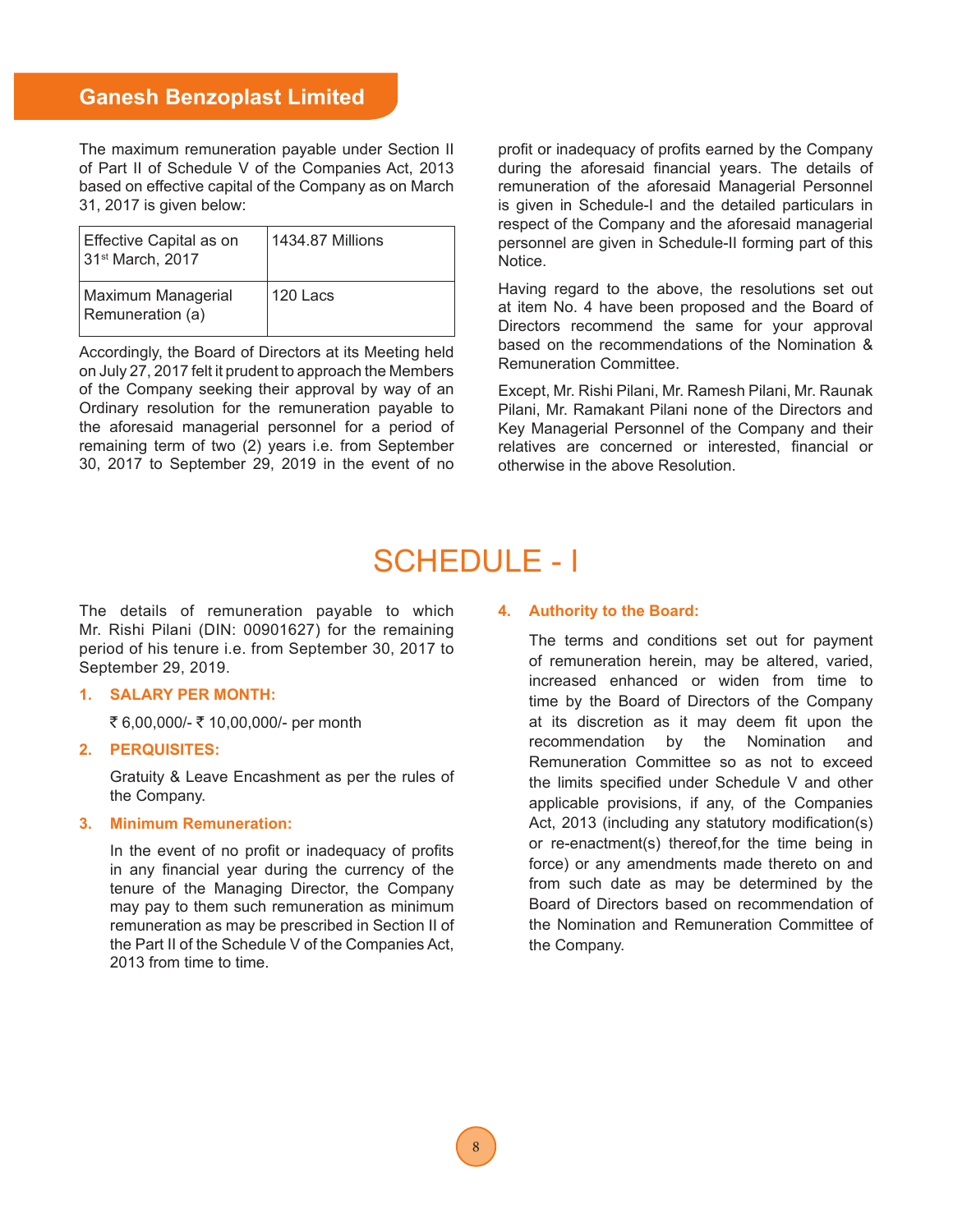# SCHEDULE - II

### **Statement of information Pursuant to Section II of Part II to Schedule V of the Companies Act, 2013**

### **I. GENERAL INFORMATION**

|   | Nature of Industry                                                                                                        | The Company is engaged in the Liquid Storage business<br>and manufacturing of Chemicals. |            |                 |
|---|---------------------------------------------------------------------------------------------------------------------------|------------------------------------------------------------------------------------------|------------|-----------------|
| 2 | Date or expected date of commencement of Not Applicable, as the Company is already in operations<br>commercial production |                                                                                          |            |                 |
| 3 | Financial performance based on given indicators                                                                           |                                                                                          |            | (₹ in Millions) |
|   | Particulars                                                                                                               | FY 2016-17                                                                               | FY 2015-16 | FY 2014-15      |
|   | <b>Gross Revenue</b>                                                                                                      | 1216.46                                                                                  | 1206.09    | 1226.02         |
|   | Profit Before Tax (after Exceptional Items)                                                                               | 127.54                                                                                   | 481.61     | 0.79            |
|   | <b>Profit After Tax</b>                                                                                                   | 127.54                                                                                   | 481.61     | 0.79            |
|   | Reserve & Surplus                                                                                                         | (290.82)                                                                                 | (418.37)   | (899.97)        |
| 4 | Foreign investments or collaborators, if any                                                                              | Not applicable                                                                           |            |                 |

### **II. INFORMATION ABOUT MR RISHI PILANI**

| $\mathbf{1}$   | <b>Background Details</b>                                                                                                    | Mr. Rishi Pilani has graduated as a Chemical Engineer<br>from Thadomal Shahani Engineering College, Mumbai and<br>completed his Masters in Industrial Engineering and Masters<br>in Finance from Rensselaer Polytechnic Institute, New York,<br>USA.Mr. Rishi Pilani is having around 11 years rich experience<br>in Technical, Project Management, Leadership and corporate<br>Management.                                                                                                                                                                                                                             |
|----------------|------------------------------------------------------------------------------------------------------------------------------|-------------------------------------------------------------------------------------------------------------------------------------------------------------------------------------------------------------------------------------------------------------------------------------------------------------------------------------------------------------------------------------------------------------------------------------------------------------------------------------------------------------------------------------------------------------------------------------------------------------------------|
| $\overline{2}$ | <b>Past Remuneration</b>                                                                                                     | The remuneration received by Mr Rishi Pilani during the year<br>ended on March 31, 2017 was ₹ 42.00 Lacs.                                                                                                                                                                                                                                                                                                                                                                                                                                                                                                               |
| 3              | <b>Recognition or Awards</b>                                                                                                 | Nil                                                                                                                                                                                                                                                                                                                                                                                                                                                                                                                                                                                                                     |
| 4              | Job Profile and Suitability                                                                                                  | Mr. Rishi Pilani is the Chairman and Managing Director of<br>Ganesh Benzoplast Limited since 2006 and responsible for all<br>day to day operations of the Company. He is playing a pivotal<br>role in the management of the Company. Under his leadership<br>the Infrastructure Division of the Company achieved Sustained<br>growth in terms of revenue and profitability.<br>His past experience in managing infrastructure business as well<br>as his in-depth knowledge, marketing expertise and skills, he<br>is considered as valuable for his responsibilities and the most<br>suitable person for his position. |
| 5              | <b>Remuneration Proposed</b>                                                                                                 | Details given in Schedule-I                                                                                                                                                                                                                                                                                                                                                                                                                                                                                                                                                                                             |
| $6\phantom{1}$ | Comparative Remuneration profile with<br>respect to Industry, size of the Company,<br>profile of the position and the person | The remuneration proposed is considered to be justified and<br>competitive considering the industry, size of the Company, the<br>responsibilities undertaken and the credentials of the Managing<br>Director.                                                                                                                                                                                                                                                                                                                                                                                                           |
| $\overline{7}$ | Pecuniary relationship directly or indirectly<br>with the Company or relationship with the<br>managerial personnel, if any:  | Except the remuneration and perquisites stated above,<br>Mr. Rishi Pilani holds 7,53,604 Equity Shares of the Company<br>and besides his relationship with Mr. Raunak Pilani, Mr Ramesh<br>Pilani, Mr. Ramakant Pilani, he has no other direct or indirect<br>pecuniary relationship with the Company.                                                                                                                                                                                                                                                                                                                  |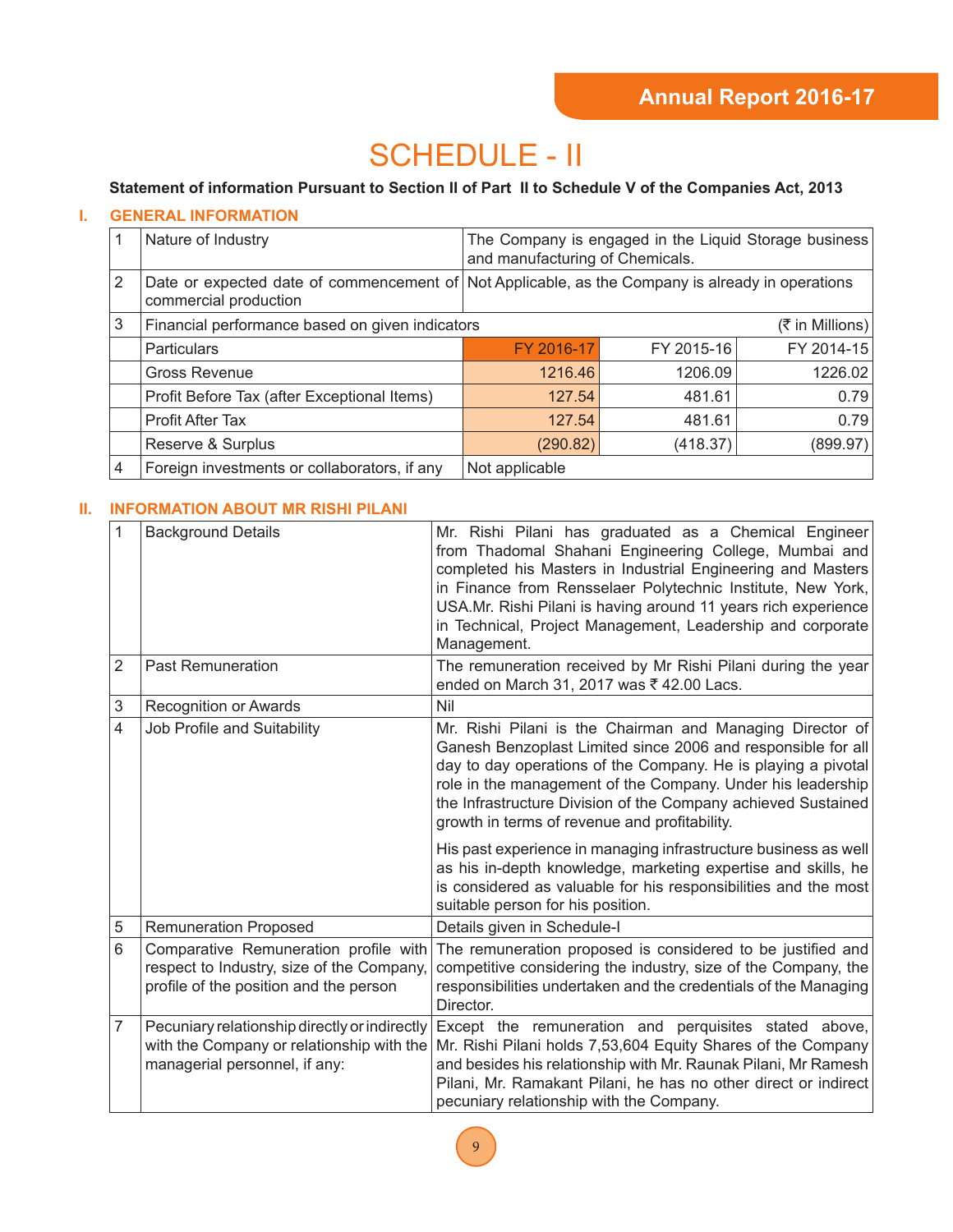### **III. OTHER INFORMATION**

|   | Reason for Inadequate Profits                                          | The Company is engaged in the business of Liquid Storage and<br>manufacturing of Chemicals. Due to loss in earlier years, net<br>worth of the Company had been fully eroded and registered as<br>a sick Company with BIFR in 2009. Now, after the sanctioning<br>of the Draft Rehabilitation Scheme (DRS) of the Company<br>by Hon'ble High Court of Delhi on December 04, 2015, the<br>Company is under implementation phase of the sanctioned<br>scheme. |
|---|------------------------------------------------------------------------|------------------------------------------------------------------------------------------------------------------------------------------------------------------------------------------------------------------------------------------------------------------------------------------------------------------------------------------------------------------------------------------------------------------------------------------------------------|
|   | improvement                                                            | Steps taken or proposed to be taken for The Company has been making necessary efforts to improve its<br>profitability by pursuing and implementing strategies.                                                                                                                                                                                                                                                                                             |
| 3 | Expected increase in productivity<br>profitability in measurable terms | and In view of various steps taken by the Company to increase in<br>profitability, the Company is expected to perform better in terms<br>of profitability in the years to come.                                                                                                                                                                                                                                                                            |

### **ITEM NO. 5**

The Board of Directors of the Company, on the recommendation of the Audit Committee, approved the appointment and remuneration of M/s. S K Agarwal & Associates, Cost Accountants,(Firm Registration No. 100322) as Cost Auditor to conduct the audit of the cost records of the Company for the financial year 2017-18. In terms of the provisions of Section 148(3) of the Companies Act, 2013 read with Rule 14 of the Companies (Audit and Auditors) Rules, 2014, the remuneration payable to the Cost Auditor is required to be ratified by the Members of the Company. Accordingly, consent of the Members is sought to ratify the remuneration payable to the Cost Auditors.

Your Directors recommend Resolution No. 5 as an Ordinary Resolution for approval by the Members.

None of the Directors and Key Managerial Personnel of the Company and their respective relatives are concerned or interested, financial or otherwise, in the resolution set out at item no. 5.

### **BY ORDER OF THE BOARD OF DIRECTORS**

**Ekta Dhanda July 27, 2017 Company Secretary**

**Registered Office:** Dina Building, First Floor, 53, Maharshi Karve Road, Marine Lines (E), Mumbai - 400 002.

**CIN:** L24200MH1986PLC039836 **Website: www.gblinfra.com**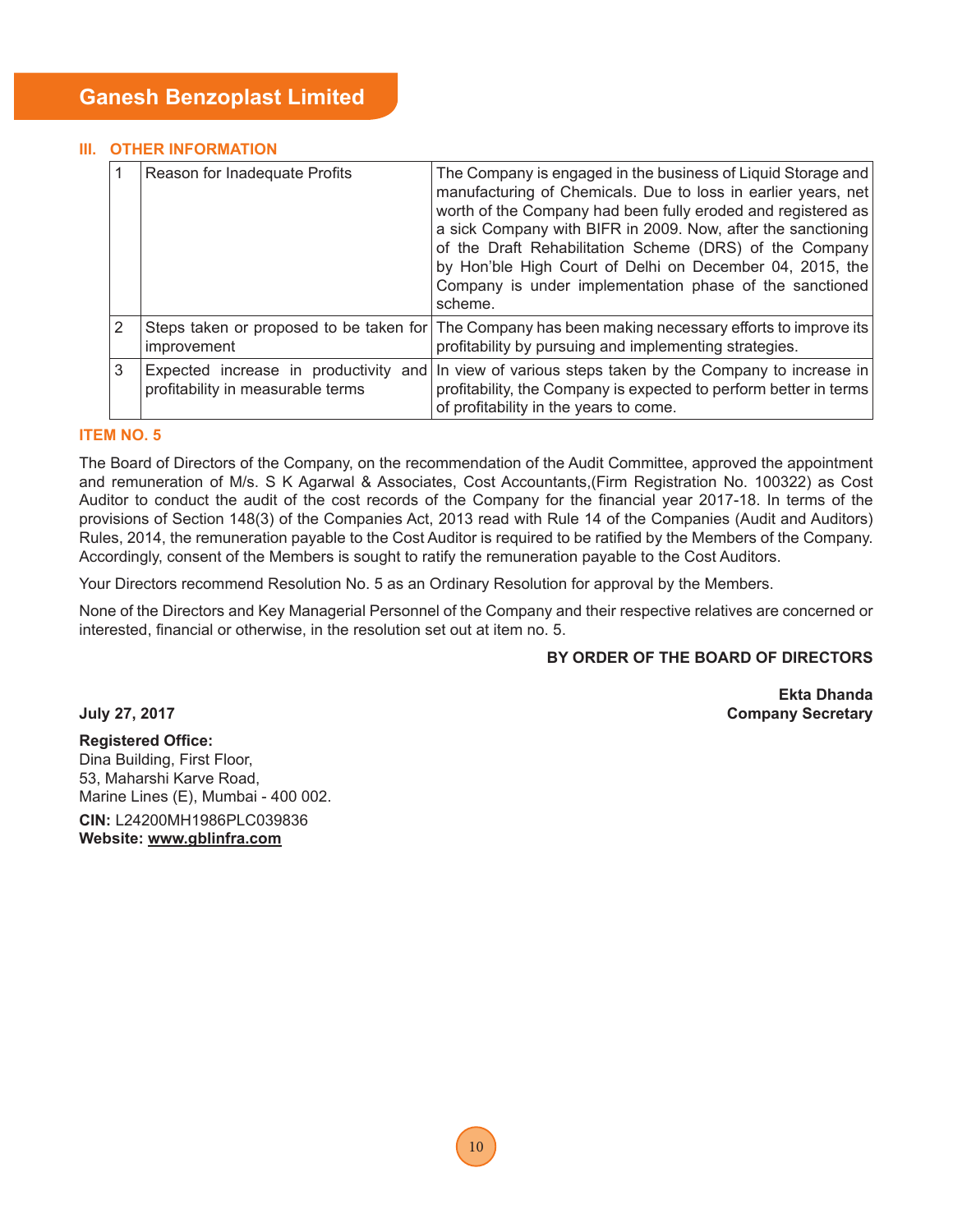# ANNEXURE TO NOTICE

**Details of Directors seeking appointment/reappointment as required pursuant to Regulation 36(3) of the Listing Regulations and in terms of Secretarial Standards on General Meetings (SS-2):**

| <b>Name of the Director</b>                                                      | Mr Rishi Pilani                                                                                                                                                                                                                                   |
|----------------------------------------------------------------------------------|---------------------------------------------------------------------------------------------------------------------------------------------------------------------------------------------------------------------------------------------------|
| Category                                                                         | Chairman & Managing Director                                                                                                                                                                                                                      |
| Directors Identification Number (DIN)                                            | 00901627                                                                                                                                                                                                                                          |
| Age                                                                              | 39 years                                                                                                                                                                                                                                          |
| Date of first Appointment                                                        | 18.10.2006                                                                                                                                                                                                                                        |
| Profile                                                                          | Mr. Rishi Pilani is the Chairman and Managing Director<br>of Ganesh Benzoplast Limited. He has been actively<br>involved in Managing the Corporate affairs and<br>Operational Management of the Company since 2006.                               |
|                                                                                  | Using his post graduate qualification in Industrial Engg<br>and Finance, he gave a new direction to the Infrastructure<br>Division of the Company. His Leadership has been<br>marked by the expansion of the existing Infrastructure<br>Business. |
| Qualification                                                                    | <b>B.E</b> (Chemical)                                                                                                                                                                                                                             |
|                                                                                  | Masters in Industrial Engineering and Masters in Finance<br>from Rensselaer Polytechnic Institute, New York, USA.                                                                                                                                 |
| <b>Expertise in Specific Area</b>                                                | 11<br>rich experience in Technical,<br>vears<br>Project<br>Management, Leadership and Corporate Management                                                                                                                                        |
| List of Directorship held in other Companies                                     | Stolt Rail Logistic Systems Ltd.                                                                                                                                                                                                                  |
|                                                                                  | Futuristic Offshore Services and Chemical Ltd.                                                                                                                                                                                                    |
|                                                                                  | Ganesh Investment and Financial Technics Pvt. Ltd.                                                                                                                                                                                                |
|                                                                                  | Susram Financial Services & Realty Pvt. Ltd.                                                                                                                                                                                                      |
|                                                                                  | Ganesh Risk Management Pvt. Ltd.                                                                                                                                                                                                                  |
|                                                                                  | Ganesh Vishal Infra Engg. Pvt. Ltd.                                                                                                                                                                                                               |
|                                                                                  | Poonam Software Solutions Pyt. Ltd.                                                                                                                                                                                                               |
|                                                                                  | Ganesh Rail Infra Logistic Pvt. Ltd.                                                                                                                                                                                                              |
| Membership/Chairmanships of Committees of the Board<br>of Other Public Companies | Member of Audit Committee, Nomination & Remuneration<br>Committee and Stakeholders' Relationship Committee of<br>Futuristic Offshore Services & Chemical Ltd.                                                                                     |
| Number of Shares held in the Company                                             | 7,53,604 Equity Shares                                                                                                                                                                                                                            |
| Relation with other Directors inter-se                                           | "Cousin" of Mr. Raunak Pilani, Promoter Director                                                                                                                                                                                                  |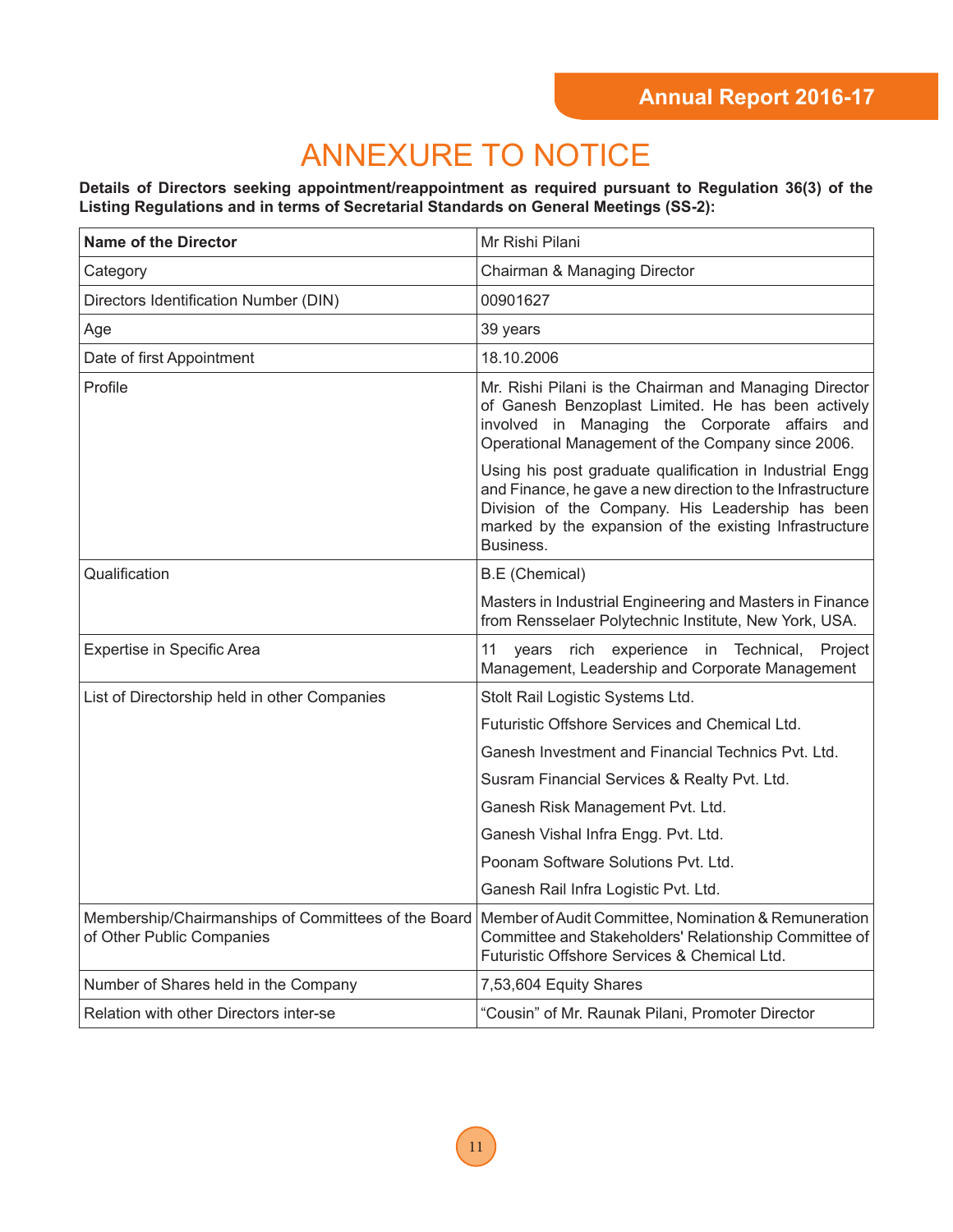

# **GANESH BENZOPLAST LIMITED**

(CIN L24200MH1986PLC039836)

Regd Office:Dina Building, First Floor, 53, Maharshi Karve Road, Marine Lines, Mumbai-400 002. Phone: +91-022-2200 1928/6140 6000, Fax No. +91-022-2839 5612 Email id: gbljbn@yahoo.com, Website: www.gblinfra.com

### **ATTENDANCE SLIP**

| Folio No./DP ID/ Client ID# |  |
|-----------------------------|--|
| No. of Equity Shares Held   |  |

I/We hereby record my/our presence at the 30th Annual General Meeting of the Company being held at Vishal Hall, Hotel Highway Inn., Sir M. V. Road (Andheri Kurla Road), Near Railway Station, Andheri (East), Mumbai-400 059 on Tuesday, September 19, 2017 at 11.00 a.m.

| Name of Shareholder (In Block letter) |  |                                                      |  |
|---------------------------------------|--|------------------------------------------------------|--|
| (In Block letter)                     |  | Name of proxy/ Authorized Representatives attending* |  |

\* Strike out whichever is not applicable

# Applicable for Shareholders holding Shares in Dematerialized Form.

Signature of the attending Shareholder/ Proxy/Authorized Representative\*

\*Note: Please fill attendance slip and hand it over at the entrance of the meeting hall.

# **Form No. MGT-11**

### **Proxy form**

*[Pursuant to section 105(6) of the Companies Act, 2013 and rule 19(3) of the Companies (Management & Administration) Rules, 2014]*

**CIN: L24200MH1986PLC039836** Name of the Company: GANESH BENZOPLAST LTD Registered Office: Dina Building, First Floor, 53, Maharshi Karve Road, Marine Lines, Mumbai-400 002.

| Name of the member (s) |  |
|------------------------|--|
| Registered Address     |  |
| Email Id               |  |
| Folio No/Client Id     |  |
| DP ID                  |  |

I/We being the Member (s) of the above named Company, hereby appoint:

|                | Address:                                                                                                                                                                                                                       | $1.$ Name:                                                                                                     |
|----------------|--------------------------------------------------------------------------------------------------------------------------------------------------------------------------------------------------------------------------------|----------------------------------------------------------------------------------------------------------------|
| or failing him | Signature: experience and the state of the state of the state of the state of the state of the state of the state of the state of the state of the state of the state of the state of the state of the state of the state of t | E-mail Id:<br><u> 1989 - Johann Stein, Amerikaansk politiker (</u>                                             |
|                |                                                                                                                                                                                                                                |                                                                                                                |
| or failing him |                                                                                                                                                                                                                                | E-mail Id: The contract of the contract of the contract of the contract of the contract of the contract of the |
|                | Address:                                                                                                                                                                                                                       | <b>3. Name:</b>                                                                                                |
| As my/our_     | Signature:                                                                                                                                                                                                                     | E-mail Id:                                                                                                     |